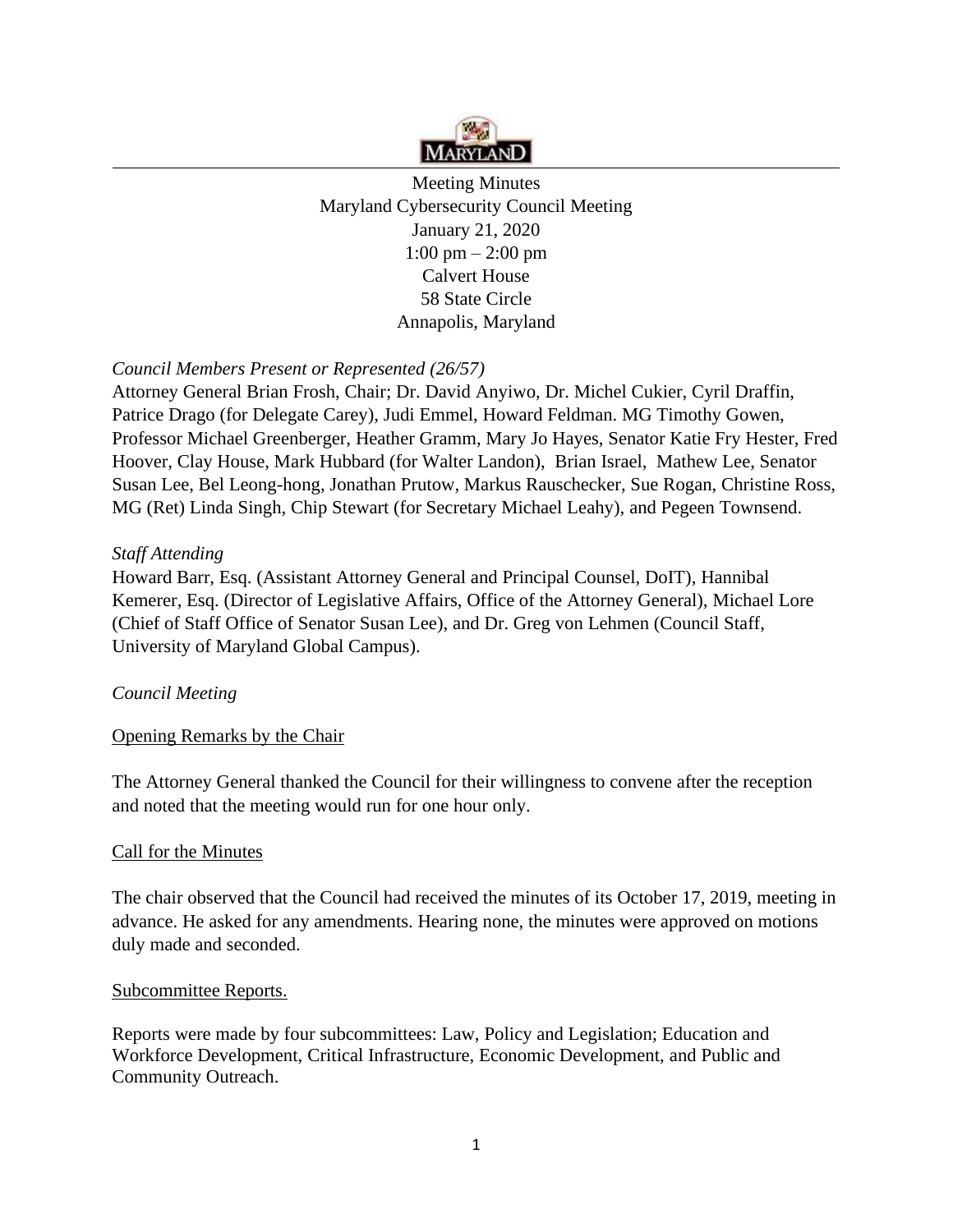## *Senator Susan Lee, Co-chair, Law, Policy and Legislation Subcommittee.*

Senator Lee summarized the following bills related to Council objectives that the General Assembly would be considering this session:

- Online Maryland Consumer Protection Act.
- Security Features for Connected Devices (SB 443)
- Personal Information Protection Act Revisions (SB 201/HB 237)
- Ransomware Bill (SB 30/HB 215)
- Bill to expand the role of the State Department of Information Technology is overseeing cybersecurity policy for public entities within Maryland.

# *Nithin Venkatraman for Senator Katie Fry Hester, chair, Education and Workforce Development.*

Mr. Venkatraman noted that Senator Hester had dropped SB 5 (Cyber Reserve Corps) to implement a recommendation that the Council had made in 2016 and described the several meetings that Senator Hester had had with the subcommittee and other working groups on workforce development initiatives starting in November and running into January. These will result in bills concerning a stipulation of State cybersecurity position requirements in terms of competencies and a talent pipeline development bill reflecting the US Chamber of Commerce Talent Pipeline Management (TPM) model).

## *Markus Rauschecker, chair, Critical Infrastructure Subcommittee*

Mr. Rauschecker noted three initiatives of the subcommittee:

- The development of a plan for a Maryland ISAO along the lines of ACTRA in Arizona. This would be a first step to gauge business and industry interest in such an entity.
- Outreach to the energy sector to develop recommendations to enhance the security of the sector
- Continued consultation with the ENSB about the Next Gen 911
- Development of a new cache of resources for the repository

#### *Bel Leong-hong, chair, Economic Development Subcommittee*

Ms. Leong-hong noted that members of her subcommittee joined Senator Hester's November subcommittee meeting, since there are shared concerns between the two groups about apprenticeships and related ways to develop the cybersecurity workforce. Participating Economic Development Subcommittee members were Christine Ross, Gregg Smith, and Stacey Smith. Ms. Leong-hong noted that the next subcommittee meeting was in planning and that she hoped that a number of venture capitalists would join.